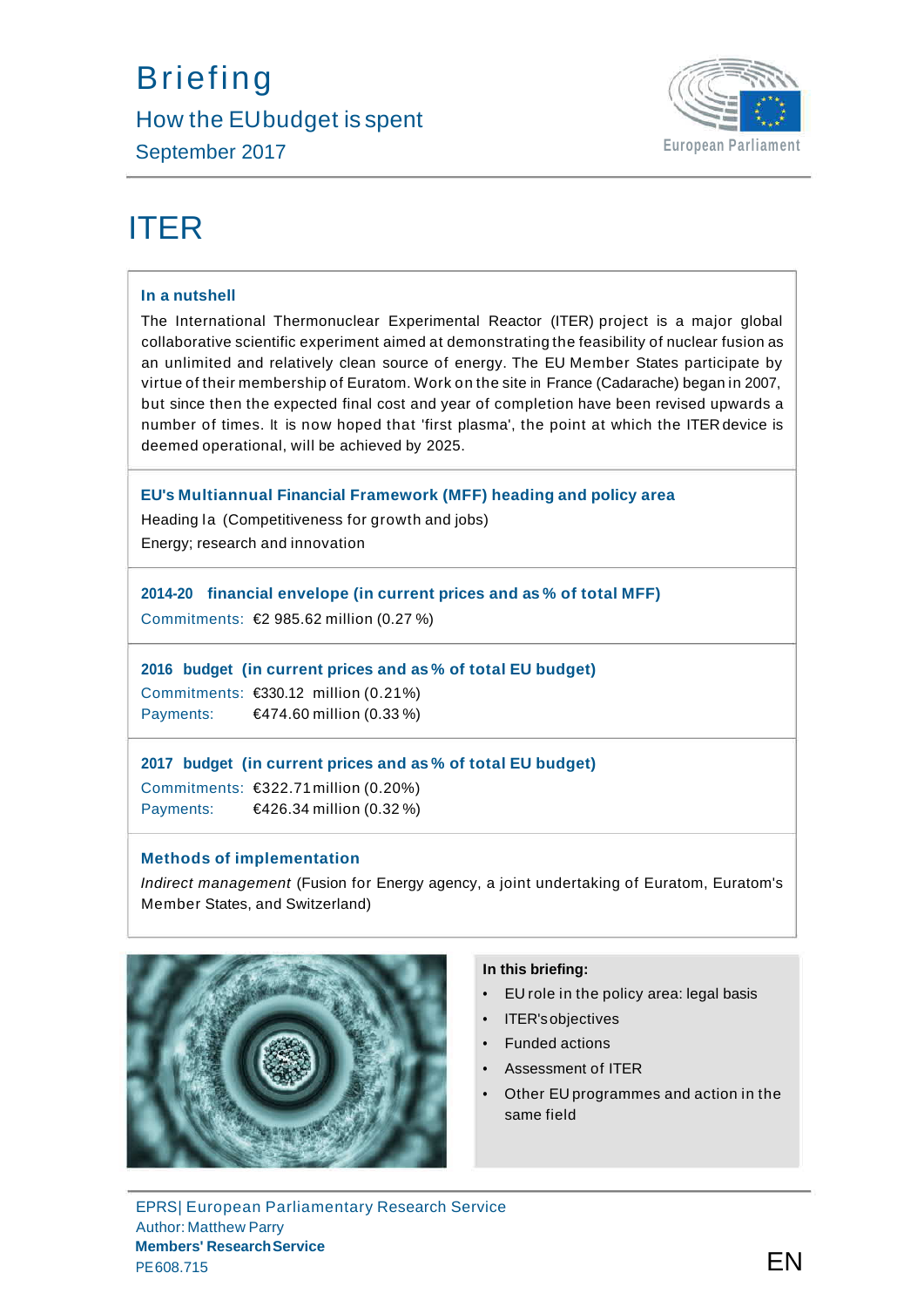## **EU role in the policy area: legal basis**

The ITER project is based on the ITER Agreement, which was signed on 21 November 2006 by the seven ITER members: China, India, Japan, Korea, Russia, the United States and the European Union. The EU Member States participate in the ITER project to build an international thermonuclear experimental reactor by virtue of their membership of the European Atomic Energy Community (Euratom). Euratom, while legally distinct from the European Union, is represented by the European Commission and was established in 1957 alongside the EU's forerunner, the European Economic Community, to advance research into the safety and viability of nuclear power.<sup>1</sup> Euratom Member States' participation in ITER takes the form of a Barcelona-based agency called Fusion for Energy (F4E), a joint undertaking based on Chapter 5 on joint undertakings of the Euratom Treaty, in particular Articles 47 and 48. F4E is Euratom's 'domestic agency', and is the analogue of the domestic agencies of the other six international ITERpartners.

The Euratom Member States have a unique role and special responsibility in the project, since the EU hosts the project in France. Consequently, under the ITER Agreement, Euratom cannot withdraw from the agreement. Switzerland has participated in Euratom programmes as an associated state since 2014, the only non-EU member state with this status.<sup>2</sup> In addition, the Joint Comprehensive Plan of Action agreed between Iran, the EU and the five permanent members of the United Nations Security Council provides scope for Iran to join the ITER project as a full member. $3$ 

## **ITER'sobjectives**

ITER is a joint international attempt to demonstrate the feasibility of fusion as a sustainable and economically viable energy source by constructing an experimental tokamak<sup>4</sup> nuclear fusion device in Cadarache (Saint-Paul-les-Durance), in southern France. It is one of the world's largest international research projects, bringing together as financial contributors the Euratom Member States, Switzerland as an associate state to Euratom, China, India, Japan, Korea, Russia and the United States. Once ITER has reached completion - o n the current schedule by late 2025 - work will begin on moving from first plasma (FP) to full performance operation using deuterium-tritium fuel

(referred to as the deuterium-tritium or DT phase), currently scheduled for 2035. This in turn will pave the way for construction of DEMO, a prototype fusion reactor. To date, the world record for fusion power generation is held by the UK-based European tokamak Joint European Torus (JET), currently the world's largest operational magnetic confinement plasma physics





Source: European Commission

experiment. While JET has produced a quantity of 16 MW of fusion power from a total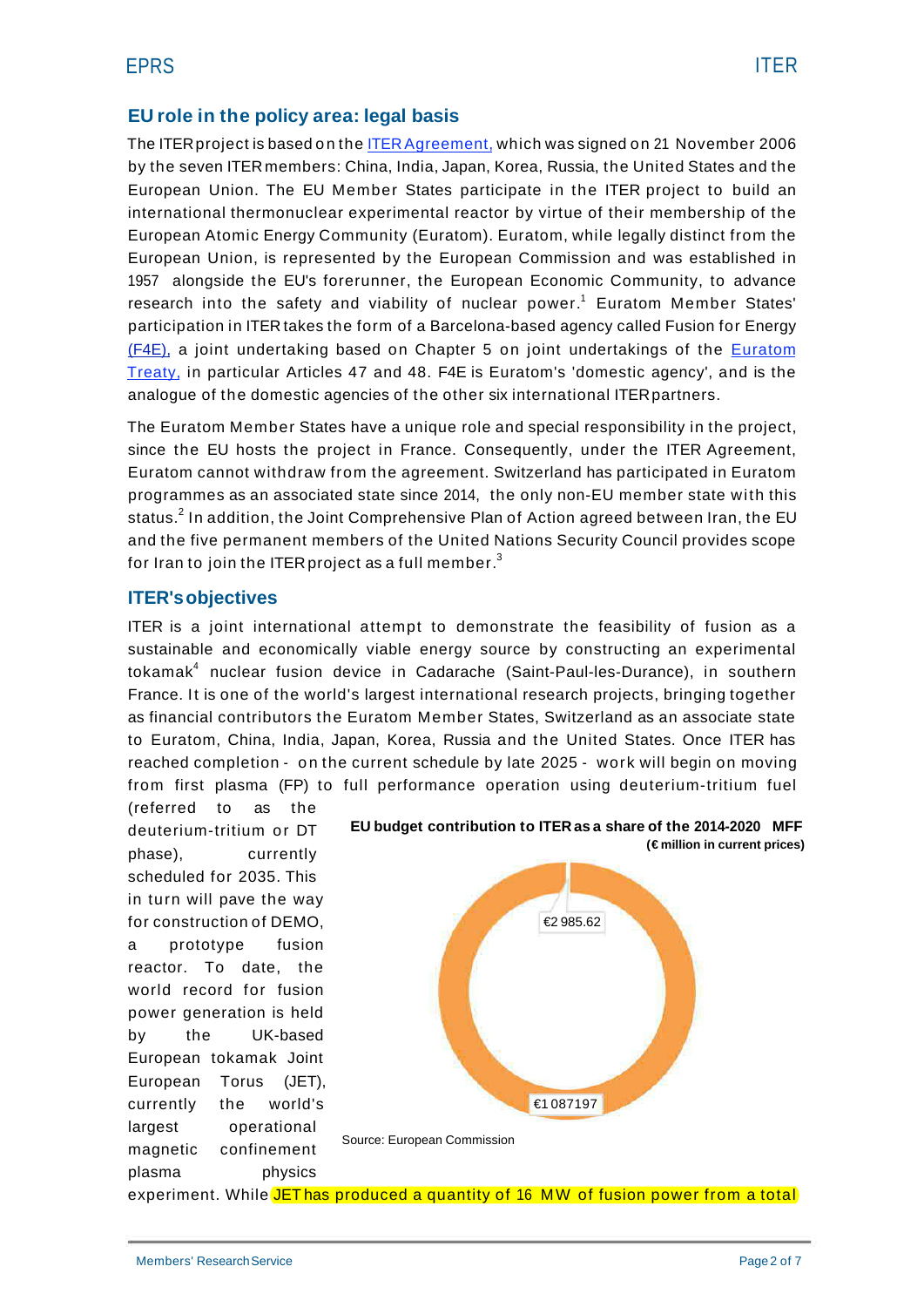input power of 24 MW (i.e. 0.67 MW of output per MW of input, or Q=0.67), ITER is input power of 24 MW (i.e. 0.67 MW of output per MW of input, or Q=0.67), ITER is<br>designed to produce 500 MW of fusion power from 50 MW of input power (Q.=10), or a designed to produce 500 MW of fusion power from 50 MW of input power (Q.=10), or a<br>ten-fold return on energy. It is hoped that once ITER has demonstrated the feasibility of fusion energy, and DEMO has demonstrated its potential for industrial and commercial exploitation, it will be possible to generate fusion-sourced electricity by 2050.

The origin of the project is a 1985 political initiative by the United States and the then-USSR to cooperate on a major scientific experiment beyond the capacity of any one country, but of potentially global benefit; however, it was only in 2006 that the ITER agreement was signed between Euratom and the other six international parties, taking effect in 2007 and establishing the ITER Organisation. Since then, the timeline and cost estimates ('baselines') have been revised upwards a number of times (see Funded Actions below).

| $2035*$    | Deuteri um-triti urn operation begins                                                                                         |  |  |  |  |  |  |
|------------|-------------------------------------------------------------------------------------------------------------------------------|--|--|--|--|--|--|
| Dec 2025*  | First plasma                                                                                                                  |  |  |  |  |  |  |
| 2024-2025* | Integrated commissioning phase (commissioning<br>by system starts several years<br>earlier)                                   |  |  |  |  |  |  |
| 2018-2025* | Assembly phase I                                                                                                              |  |  |  |  |  |  |
|            |                                                                                                                               |  |  |  |  |  |  |
| 2015-2021* | Largest components are transported along the ITER itinerary                                                                   |  |  |  |  |  |  |
| 2008-2021* | Manufacturing of principal first plasma components                                                                            |  |  |  |  |  |  |
| 2010-2021* | Construction of the ITER plant and auxiliary buildings for first plasma                                                       |  |  |  |  |  |  |
| 2014-2021* | Construction of the tokamak building (access for assembly activities in 2019)                                                 |  |  |  |  |  |  |
|            |                                                                                                                               |  |  |  |  |  |  |
| 2012       | Nuclear licensing milestone: ITER becomes une Installation nucleaire de base<br>(basic nuclear installation) under French law |  |  |  |  |  |  |
| 2010-2014  | Ground support structure and seismic foundations for the tokamak                                                              |  |  |  |  |  |  |
| 2007-2009  | Land clearing and levelling                                                                                                   |  |  |  |  |  |  |
| 2007       | Formal creation of the ITER Organisation                                                                                      |  |  |  |  |  |  |
| 2006       | Signature of the ITER Agreement                                                                                               |  |  |  |  |  |  |
| 2005       | Decision to site the project in France                                                                                        |  |  |  |  |  |  |

#### **ITER timeline (current baseline)**

\*Timeline based on an updated overall project schedule presented by the ITEROrganisation to the 19th meeting of the ITERCouncil on 16-17 November 2016.

Source: ITER Organisation.

Euratom and the other ITER members are contributing to the ITER project both in cash payments and in kind in the form of procurement of the components used to build ITER. From the European Commission's perspective, a secondary objective of ITER is to support European industry and research and development, including small and medium-sized enterprises, which F4E will depend on to manufacture the cutting-edge components that European muustry and research and deve<br>enterprises, which F4E will depend on to ma<br>Euratom has agreed to contribute in kind.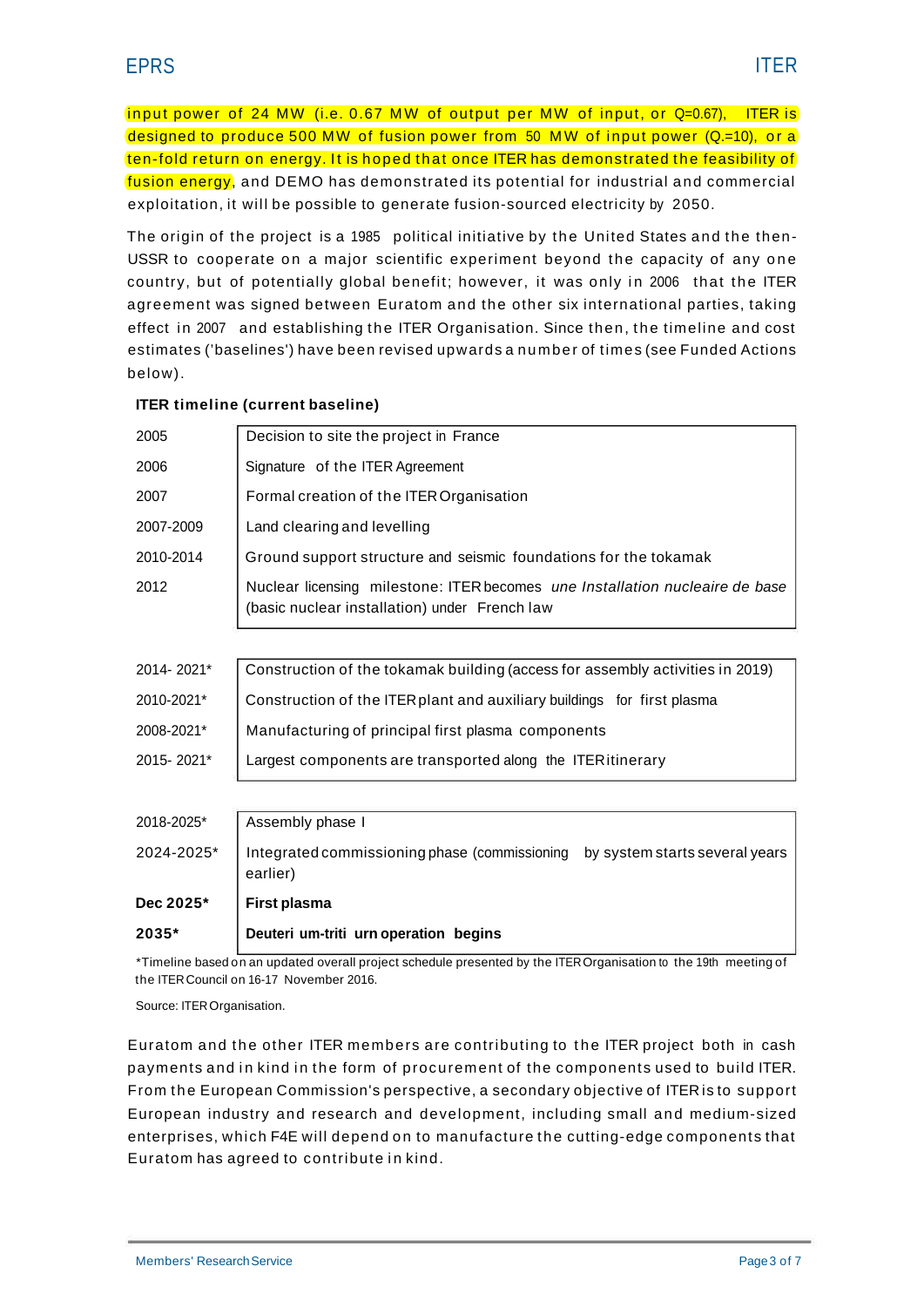#### **The United Kingdom, Euratom and ITERafter Brexit**

It is not yet known whether the United Kingdom will continue to participate in the ITERproject once it has left the European Union, and if so whether it will do so through Euratom or as an independent member of the ITER Organisation. The Article 50 letter sent by the UK government triggering the withdrawal process also announced the United Kingdom's intention to withdraw from Euratom; however, a subsequent UK government negotiating position paper on nuclear materials and safeguardsexpressed a desire for a 'close and effective relationship' with Euratom, including collaboration on nuclear research and development. One possibility may be some form of 'associate state' participation in Euratom research comparable to Switzerland's, though there is some debate about the concomitant legal obligations this might entail. Alternatively, the United Kingdom may wish to participate independently as an eighth ITER member, subject to the unanimous approval of the current seven members, including Euratom.

## **Funded actions**

The 2006 ITER Agreement was signed on the basis of a baseline<sup>5</sup> agreed by the members in 2001, which estimated that building ITER would cost €5.9 billion (2008 prices) over a 10-year period, with first plasma - the point at which construction is formally completed and the operation phase begins - scheduled for 2016. After the agreement was signed, a design review of ITER completed in June 2008 revised the cost estimate upwards to approximately €19 billion and postponed first plasma to 2019, in order to take account of advances in scientific and technical understanding of the technology involved, fasterthan-expected price inflation for key raw materials, and unanticipated administrative complexity resulting from the increased number of parties involved (the 2001 baseline assumed that only three parties would participate). Since then, delays and cost overruns that the ITEROrganisation attributes to management concerns, and to the highly complex and technical nature of a project with many 'first of a kind' elements, have undermined that the HEROIganisation attributes to management concerns, and to the highly complex<br>and technical nature of a project with many 'first of a kind' elements, have undermined<br>the 2008 estimate. Therefore, on 27 April 2017, containing yet another set of revised figures - bringing the cost to approximately  $\epsilon$ 20 billion<sup>6</sup> - and postponing first plasma once more - this time to 2025.

ITERmembers contribute to the project both in cash and in kind, with the latter provided through amounts budgeted for procurement of components needed for the project's construction, assembly and operations. In addition, each ITER member is responsible for administering its participation via a 'domestic agency' (F4Eis Euratom's domestic agency) and is responsible for the agency's budget. Euratom leads the project with a 45 % stake in construction costs, with 80 % of this amount covered by the EU budget and the remaining 20 % covered by France, reflecting its special status as host state for the ITER construction site. The other six international ITERpartners contribute approximately 9 % each. On 14 June 2017, the European Commission published a communication updating the figures for Euratom's contribution - coming primarily from the EU budget, with minor supplementary contributions from France and from the F4E members<sup>7</sup> for the agency's administration - through to 2025.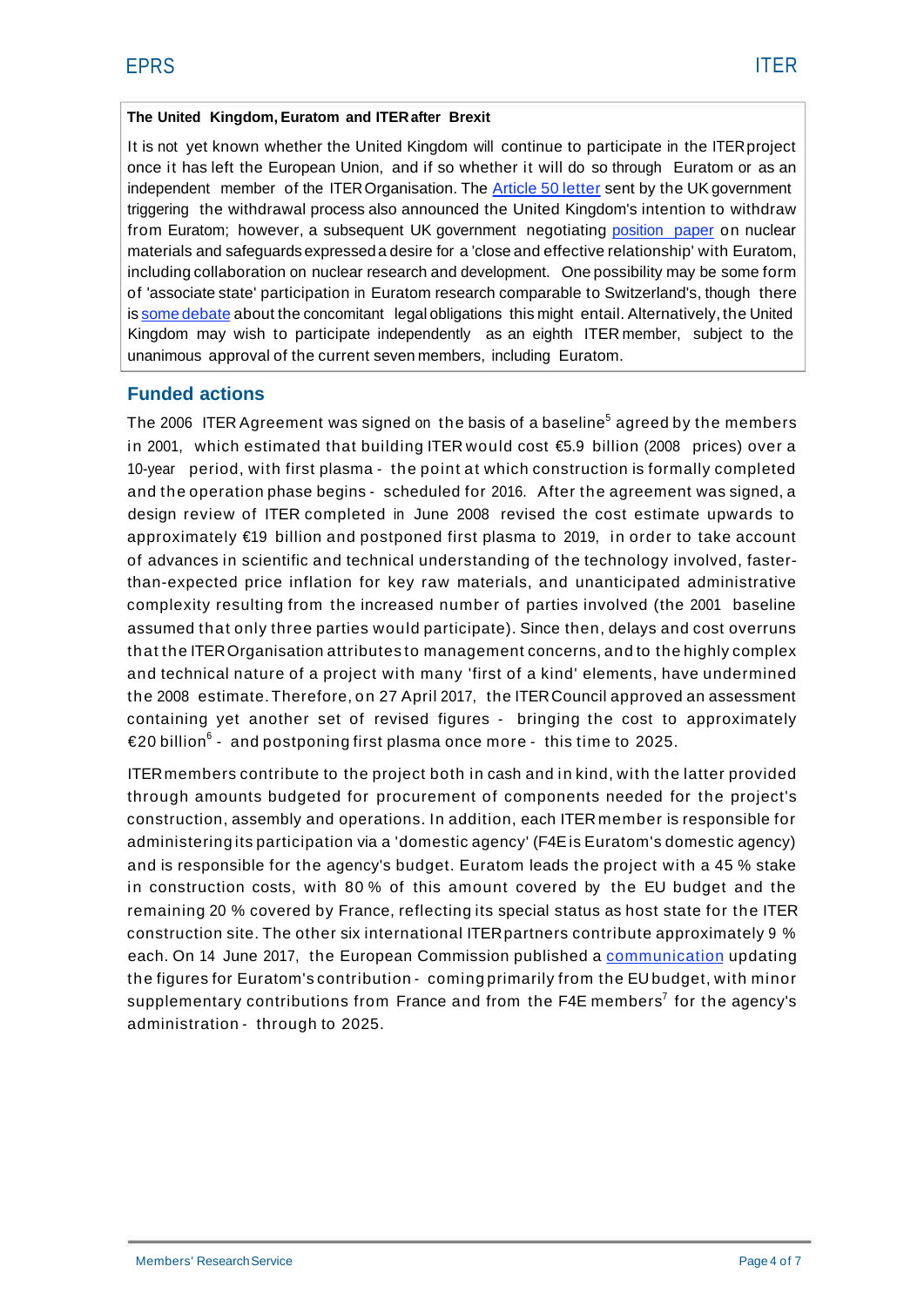|                  | Up to the end of the<br>current MFF period |           | To first<br>plasma | From first plasma to DT |           |                            |
|------------------|--------------------------------------------|-----------|--------------------|-------------------------|-----------|----------------------------|
|                  | 2007-2013                                  | 2014-2020 | 2021-2025          | 2026-2027               | 2028-2035 | <b>Total after</b><br>2020 |
| <b>EU</b> budget | 3.36                                       | 2.96      | 4.56               | 1.51                    | 2.58      | 8.6                        |
| France           | 0.52                                       | 0.84      | 0.95               | 0.3                     | 0.5       | 1.7                        |
| F4E<br>members   | 0.02                                       | 0.03      | 0.03               | 0.01                    | 0.06      | 0.1                        |
| <b>Totals</b>    | 3.9                                        | 3.8       | 5.5                | 1.8                     | 3.1       | 10.4                       |

#### **ScheduledEuratomcontributionsto ITER,2007-2020+ by source,€ billion (2016 baseline)**

Source: European Commission staff working document 'The ITERProject Status', 14 June 2017.

#### **ScheduledEuratomcontributionsto ITER (IO), 2007-2020+ by cost,€ billion (2016 baseline)**

|                             | Up to the end of the<br>current MFF period |           | <b>ToFP</b> | From FPto DT |           |                     |
|-----------------------------|--------------------------------------------|-----------|-------------|--------------|-----------|---------------------|
|                             | 2007-2013                                  | 2014-2020 | 2021-2025   | 2026-2027    | 2028-2035 | Total after<br>2020 |
| F4E total cash to IO        |                                            | 1.1       | 1.5         | 0.7          | 1.6       | 3.8                 |
| construction                |                                            | 1.1       | 1.4         | 0.4          | 0.4       | 2.2                 |
| operations                  |                                            | 0.0       | 0.1         | 0.3          | 1.2       | 1.6                 |
| F4E in kind<br>contribution | 3.5                                        | 2.5       | 3.1         | 0.8          | 0.7       | 4.6                 |
| F4E admin.                  |                                            | 0.4       | 0.3         | 0.1          | 0.6       | 1.0                 |
| F4E other activities        |                                            | 0.1       | 0.5         | 0.2          | 0.1       | 0.8                 |
| EC project admin.           |                                            | 0.07      | 0.05        | 0.02         | 0.08      | 0.15                |
| <b>Totals</b>               | $3.5*$                                     | $4.2*$    | 5.5         | 1.8          | 3.1       | 10.4                |

Source: European Commission Communication 'EU Contribution to a Reformed ITERProject', 14 June 2017.

\*Project delays meant it was not possible to use F4Ecommitment appropriations forthe period 2007-2013 in full, so appropriations initially committed for 2007-2013 were cancelled and re-appropriated to the following financial period.

As of December 2016, Fusion for Energy had awarded 839 contracts and grants worth some €3.8 billion across Europe since January 2008, when construction of ITER began. This investment has benefited around 300 companies and 60 research organisations in 20 EU Member States and Switzerland. So far, of the 39 buildings planned on the 42 hectare ITER site, the tokamak complex and a number of other elements are currently being built, while an assembly hall, cleaning facility and site services building have already been completed.

## **Assessment of ITER**

ITER has attracted criticism in the wake of successive upward revisions by the ITER Organisation of the projected cost of the project, as well as delays in the expected dates of operational milestones. The ITER Organisation has attributed this to a series of complicating factors: the sheer complexity and technical nature of a large-scale and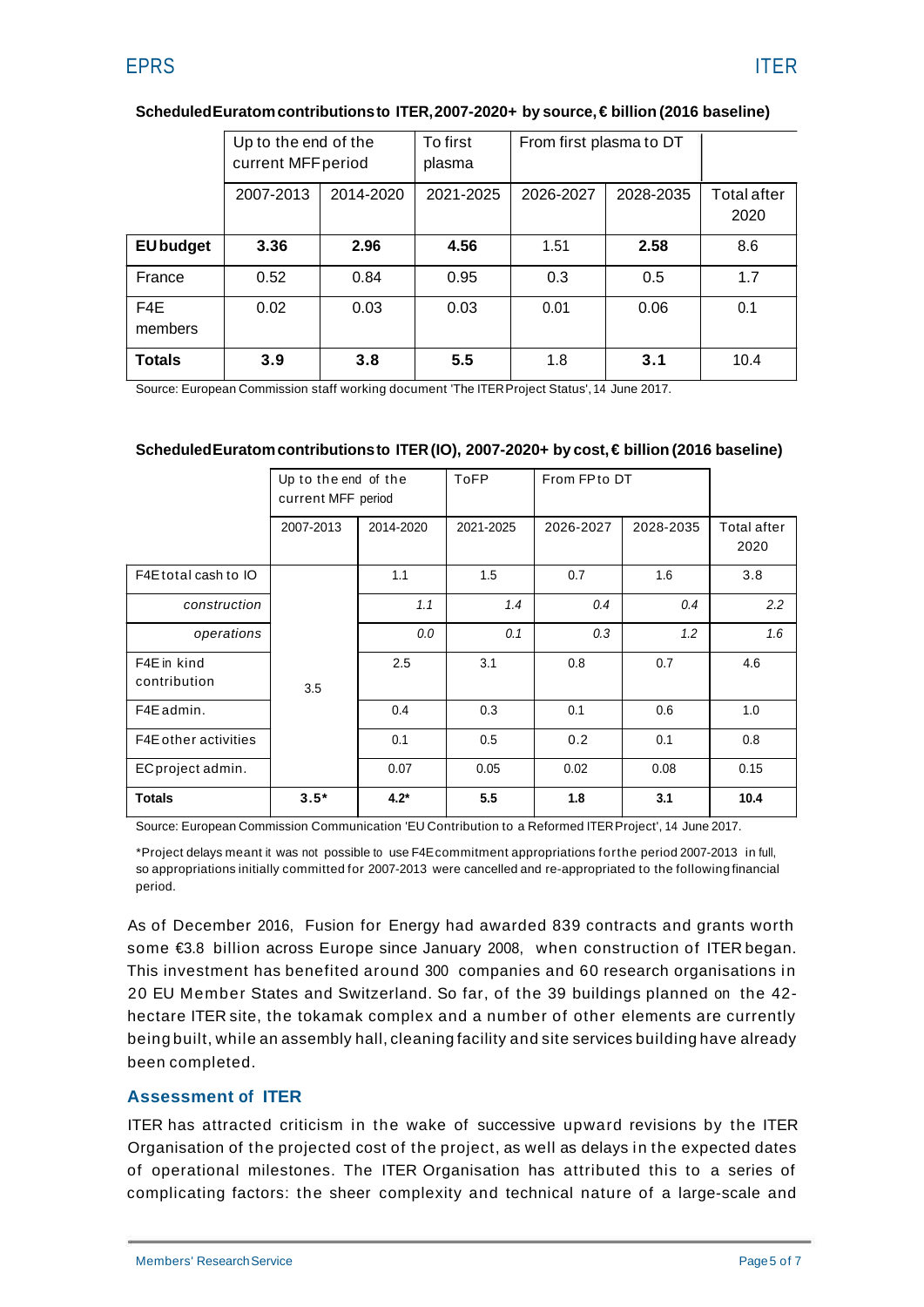ground-breaking scientific experiment involving many first-of-a-kind technological components; faster-than-expected price inflation of some of the raw materials needed to build ITER; more stringent safety requirements following the Fukushima incident; management failures, including slow decision-making in the ITER Organisation; and lack of coordination between domestic agencies and the ITEROrganisation.

A 2013 management assessment of the ITER Organisation found there was a 'lack of strong project management culture inside the [organisation]' and deemed the ITER Council-approved baseline in use at the time unrealistic. The assessment recommended that project management and communication be improved, and the director-general replaced. In response, the ITERCouncil nominated the current director-general, Bernard Bigot, who took over on 5 March 2015, and presented an action plan to the ITERCouncil promising a 'fundamental restructuring' of the ITEROrganisation and its relationship with the seven ITER Members' domestic agencies. In addition, a reserve fund has been set up to cover additional costs entailed by design changes approved by the ITEROrganisation.

European Court of Auditors (ECA) audits of the F4E annual accounts, including the most recent report on the 2015 financial year published in November 2016, have consistently resulted in an 'unqualified' statement of assurance since 2007, confirming their legality and regularity. Nevertheless, the ECA underlined in an October 2015 report that steps had to be taken to curtail continuous cost increases, and in April 2016 the European Parliament postponed a decision on discharge of F4E for the financial year 2014, before ultimately granting it in October 2016 following revision of the baseline. Changes at the top of the ITER Organisation have been reflected in Euratom's domestic agency F4E, where a new director, Johannes Schwemmer, took over in January 2016, promising to improve industrial and project management.

A May 2016 report published by the US Department of Energy recognised that improvements had been made to the project's management, but added that it was too soon to tell whether they would lead to the project's long-term success. Nevertheless, it also recognised that ITER remained the best candidate for demonstrating the feasibility of fusion energy, and recommended that the USA continue to participate in ITERuntil at least fiscal year 2018, when the project should be reassessed.

## **Other Ell programmes and action in the same field**

## **Euratom Research and Training Programme**

The Euratom Research and Training Programme (RTP) supports research in three areas: nuclear safety and security; nuclear fission; and nuclear fusion, of which the ITERproject is an example. The RTP does not follow the same programming schedule as the 2014- 2020 MFF, instead running for five years (2014-2018), with an expected complementary programme for 2019-2020. Its budget for the period 2014-2018 is €1.6 billion.

#### **EUROfusion and the Joint European Torus**

ITER is anticipated and supported by Europe's other fusion experiment, the Joint European Torus (JET). Established in 1978, JETis a fusion research facility operated by the EUROfusion consortium, in which 30 research organisations and universities from 26 EU Member States plus Switzerland and Ukraine collaborate on research that will ultimately make possible fusion electricity. EUROfusion is funded by a  $\epsilon$ 440 million grant from the RTP, with another €410 million provided by the Member States (total 2014-2018 budget: €850 million).